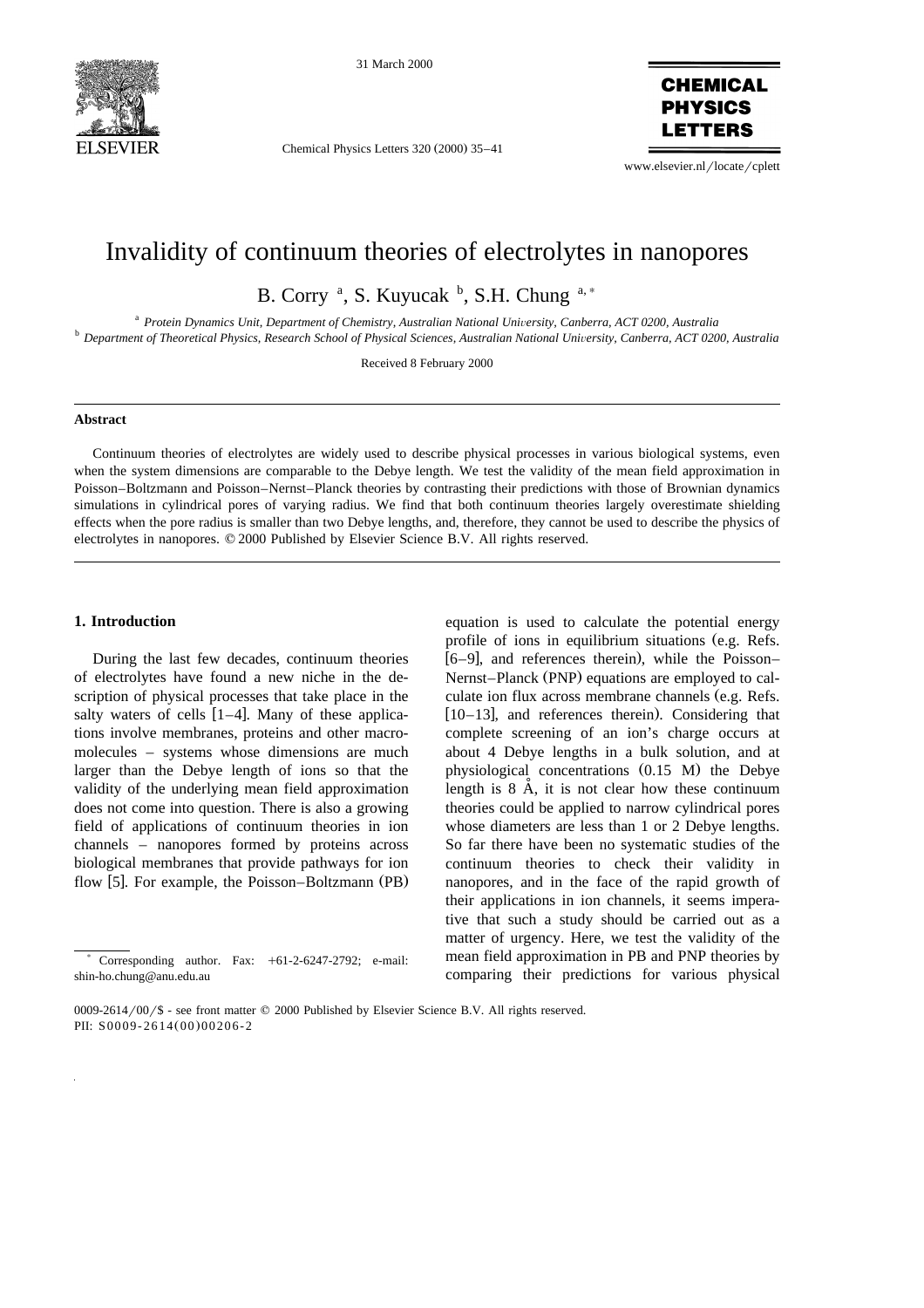quantities with those obtained from Brownian dynamics (BD) simulations in otherwise identical situations. BD is suitable for this purpose because the motion of all the ions in a given system are traced individually according to the Langevin equation. Hence, a long-time average of physical quantities should accurately reflect the actual physical behaviour of the system.

#### **2. Continuum theories and Brownian dynamics**

The PB theory provides a classical electrostatic description of a system in which fixed external and boundary charges, represented by a density  $\rho_{\rm av}$ , are surrounded by mobile ions in a dielectric medium. The main assumption of the theory is that at equilibrium, the distribution of the mobile ions in the system can be approximated by a continuous number density given by the Boltzmann factor

$$
n_{\nu} = n_{\nu 0} \exp(-z_{\nu} e \phi / kT), \qquad (1)
$$

where  $n_{\nu 0}$  is the bulk (or reference) number density of ions of species  $\nu$ ,  $z_{\nu}e$  is their charge and  $\phi$  is the potential. Upon feeding this density into Poisson's equation

$$
\epsilon_0 \nabla \cdot (\epsilon \nabla \phi) = - \sum_{\nu} z_{\nu} e n_{\nu} - \rho_{\text{ex}} , \qquad (2)
$$

one obtains the PB equation

$$
\epsilon_0 \nabla \cdot (\epsilon \nabla \phi) = - \sum_{\nu} z_{\nu} e n_{\nu 0} \exp(-z_{\nu} e \phi / kT) - \rho_{\text{ex}}.
$$
 (3)

For a given boundary, Eq.  $(3)$  is solved numerically using a standard finite difference algorithm  $[2,3]$ , which yields the potential and concentration profiles of ions everywhere in the system. In the following, we use concentration of ions  $c_v$  instead of  $n_v$ , which are related by  $n_v$  (SI units) =  $10^3 N_A c_v$  (mol/l).

A corresponding continuum description of flux  $J_{n}$ due to an ion species  $\nu$  is provided by the Nernst– Planck equation, which combines the diffusion due to a concentration gradient with that from a potential gradient

$$
J_{\nu} = -D_{\nu} \left( \nabla n_{\nu} + \frac{z_{\nu} e n_{\nu}}{kT} \nabla \phi \right), \tag{4}
$$

where  $D_{\nu}$  is the diffusion coefficient of ion species v. The potential  $\phi$  in Eq. (4) is determined from the solution of Poisson's Eq.  $(2)$ . The PNP Eqs.  $(2)$  and  $(4)$  are solved simultaneously using a finite difference algorithm similar to the PB case  $[12]$ , yielding the potential, concentration and flux of ions in the system.

In continuum theories, ion concentration and flux are described by continuous quantities that represent the macroscopic, space–time averages of microscopic motion of individual ions. Whether this assumption is still valid when the system size is comparable to the Debye length can be tested directly by performing BD simulations in identical systems, and computing the ion concentration and flux from the time-average of ionic motions. In BD, the trajectory of each ion in the system is followed using the Langevin equation

$$
m_i \frac{\mathrm{d}v_i}{\mathrm{d}t} = -m_i \gamma_i v_i + \mathbf{F}_R + z_i e \mathbf{E}_i + \mathbf{F}_S, \qquad (5)
$$

where  $m_i$ ,  $z_i e$  and  $v_i$  are the mass, charge and velocity of the *th ion. In Eq.*  $(5)$ *, the effect of the* water molecules is represented by an average frictional force with a friction coefficient  $m_i \gamma_i = kT/D_i$ , and a stochastic force  $F_R$  arising from random collisions. The fourth term in Eq.  $(5)$  is the total electric force acting on the ion due to other ions, fixed and induced surface charges in the boundary, and the applied electric field. It is computed by solving Poisson's Eq.  $(2)$  using the usual boundary conditions, that is,  $E_1 \times \hat{n} = E_2 \times \hat{n}$  and  $\epsilon_1 E_1 \cdot \hat{n} = \epsilon_2 E_2$  $\cdot \hat{n}$ , where the indices 1 and 2 refer to inside and outside the boundary. The iterative numerical method employed for this purpose is detailed elsewhere  $[14, 15]$ . Rather than solving Poisson's equation at each time step, which would be computationally prohibitive, a system of lookup tables is used  $[16]$ . The electric field and potential due to one- and two-ion configurations are precalculated at a number of grid points and stored in a set of tables. During simulations, the potential and field at desired points are reconstructed by interpolating between the table entries and using the superposition principle. The last term in Eq.  $(5)$  describes the short-range part of the ion–ion potential using the standard  $[(R_1 + R_2)/r_{12}]^9$ form, which emulates the hard-sphere collisions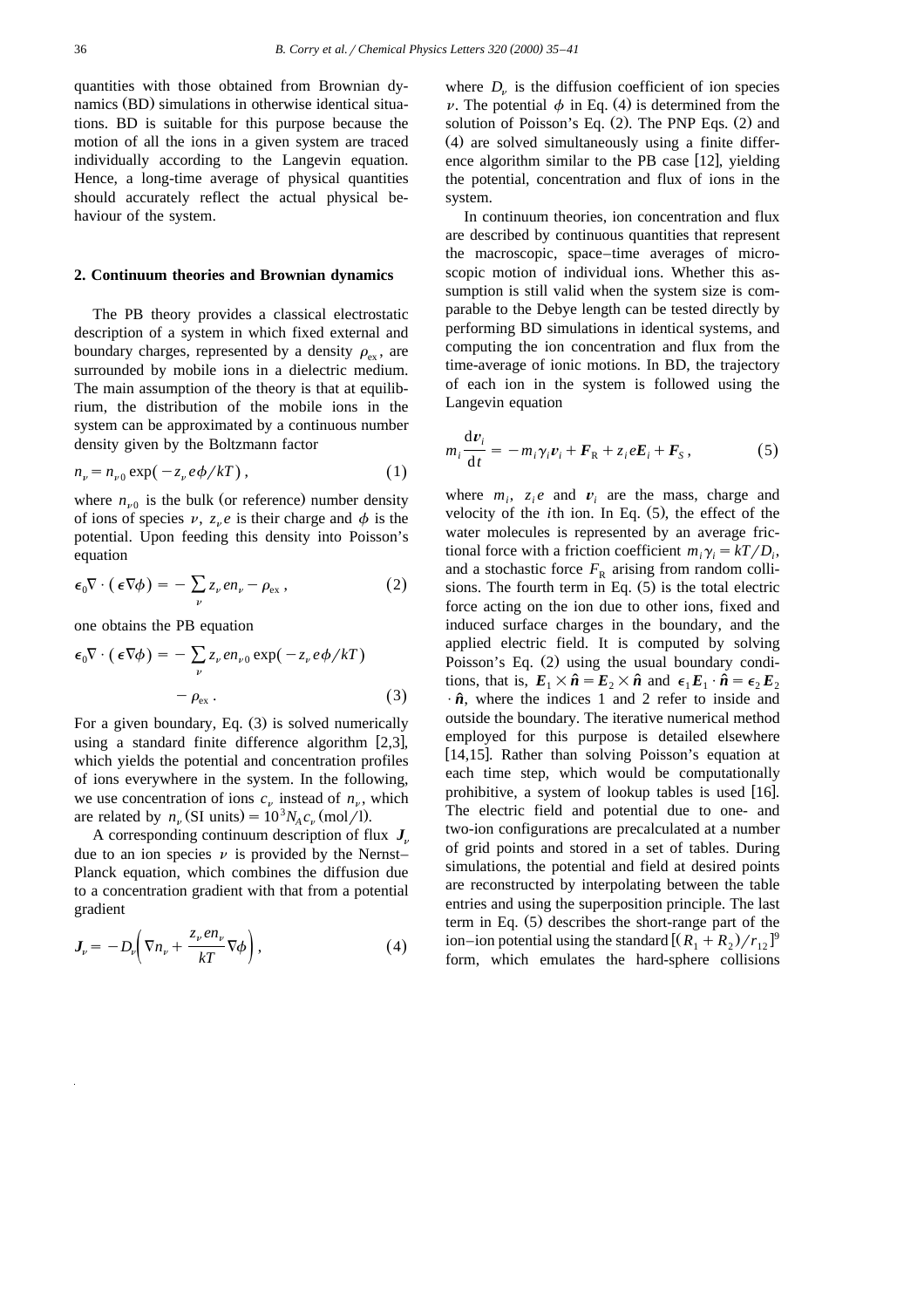in the primitive model quite well. The radius of the colliding ions are taken as  $R_{\text{Na}} = 0.95$  and  $R_{\text{Cl}} = 1.81$  Å. The ions are elastically scattered from the channel and reservoir boundaries when they come into contact with them. The Langevin Eq.  $(5)$  is solved at discrete time steps  $(\Delta t = 100 \text{ fs})$  following the algorithm in Ref.  $[17]$ . For further technical details of BD simulations, we refer to Refs. [16,18,19]. Throughout, bulk values of the diffusion coefficients are employed in all theories, i.e.  $D_{N_a}$  =  $1.33 \times 10^{-9}$  and  $D_{\text{Cl}} = 2.03 \times 10^{-9}$  m<sup>2</sup>/s.

## **3. Tests of continuum theories**

We have performed a number of control studies to ensure that the results obtained from the solution of PB and PNP equations are in agreement with those obtained from the BD simulations under bulk conditions. Details of these studies will be published in a longer article. Here we report the results of tests of continuum theories in nanopores with dimensions typical of ion channels – the total length of the cylindrical pore is  $35 \text{ Å}$  and its radius is varied from  $r = 3$  to 13 Å (see the top of Fig. 1). The corners of the cylinder are rounded with a radius of curvature 5  $\AA$  to avoid difficulties in numerical solutions of Poisson's equation with sharp corners. Reservoirs with a radius of  $30 \text{ Å}$  and are attached on either side of the pore. The height of the reservoirs is  $25 \text{ Å}$  for a  $r = 3$  Å pore, which is progressively reduced for larger radii to keep the volume fixed. The dielectric constant is  $\epsilon = 80$  inside the boundary (water) and  $\epsilon$  = 2 outside, which is representative of proteins forming ion channels. A NaCl solution with an average concentration of 0.3 M is used in the comparisons, represented by a total of  $24 \text{ Na}^+$  and  $24$  $Cl^-$  ions in BD simulations. The reason for using this higher value instead of the more typical 0.15 M is entirely statistical; twice as many ions leads to a better accuracy in BD simulations. The results, once expressed in terms of the Debye length, are more or less independent of the concentration used. We note that the Debye lengths are  $7.9$  and  $5.6$  Å, respectively, for 0.15 and 0.3 M solutions.

#### *3.1. PB theory* Õ*ersus BD*

Dynamic behaviour of an ion inside or near the vicinity of a channel is determined by the total force



Fig. 1. Test of the PB theory for an electrolyte in a  $r = 3$  Å pore.  $(A)$  Average concentrations of cations  $(A)$  and anions  $(B)$  along the channel when there is a test ion  $(Na^+)$  at  $z = 12.5$  Å. In BD, the channel is divided into 32 layers and the average concentration value in each layer is represented by the histograms. The corresponding PB values are indicated by the solid lines.

acting on it. In the absence of mobile ions, the repulsive force on an ion from the dielectric boundary leads to a large potential barrier that is high enough (7 kT for  $r = 3$  Å) to prevent the ion from entering the pore. In the presence of an ionic atmosphere, the counter charges around the ion are expected to provide some shielding of the repulsive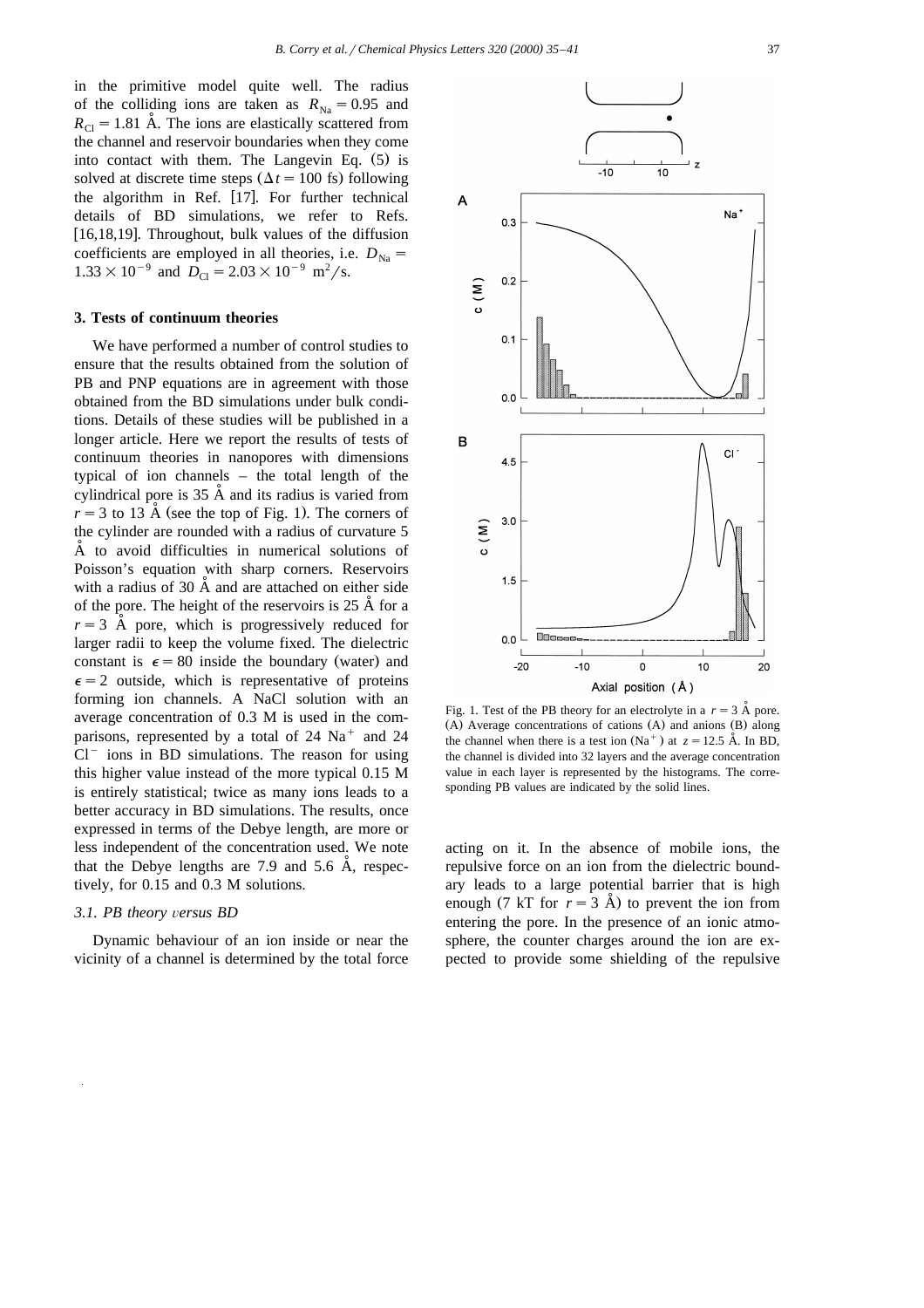force and thereby reduce the potential barrier. The PB theory is known to allow a large amount of shielding for an ion even in narrow pores  $[6]$ . The aim of this study is to test, through comparisons with the more realistic BD simulations, whether this effect is genuine or a chimera arising from the breakdown of the mean field approximation in systems with sizes smaller than the Debye length.

The two critical quantities to be tested are the amount of screening charge around a test ion and the resulting force on it compared to that of a single ion  $(c = 0)$ . In Fig. 1 we compare the concentration profiles for cations (A) and anions (B) in a  $r = 3$   $\AA$ pore when there is a test ion  $(Na^{+})$  at  $z = 12.5$  Å. The sodium and chloride concentrations obtained from the PB calculations exhibit a behaviour similar to that of a bulk situation – there is a net screening charge near the test ion and within a few Debye lengths both concentration profiles relax to the reservoir value of 0.3 M. The BD simulations, on the other hand, provide an entirely different picture. Ions can only access the mouth region of the pore, and the interior remains completely devoid of both types of ions. To give a quantitative indication of this difference, we note that the total screening charge in the pore (difference of negative and positive charges) is  $-0.61e$  in PB and  $-0.01e$  in BD. This huge disparity in screening charges leads to very different results on the force acting on the test ion as shown in Fig. 2. The PB results predict nearly an order of magnitude suppression of the force compared to that of single ion  $(c = 0)$ . In contrast, the BD results follow closely the force on a single ion near the mouth region (no shielding) and deviate from it somewhat in the interior pointing to some shielding effect, though it is nowhere near the PB level. In BD, this shielding in the channel interior arises because an anion gets trapped in the channel forming a dipole with the test cation. This is a failure of our short range ion–ion potential, which though suitable for purposes of comparison with the PB theory, actually simulates a weak electrolyte. That is, there is a relatively deep minimum in the Na-Cl pair potential at contact that favours the binding of the two ions. This problem is resolved when the hydration forces are taken into account by deriving the ion–pair potentials from the potential of mean force calculations in molecular dynamics simulations



Fig. 2. Force acting on a test ion  $(Na<sup>+</sup>)$  as it is moved along the axis of  $r = 3$  Å pore. The PB results are shown by the solid line and BD by the filled circles fitted with a dotted line. The force acting on a single ion  $(c = 0)$  is indicated by the dashed line for reference. The open circles are the results of BD simulations employing realistic ion–ion potentials derived from molecular dynamics calculations. Each BD point represents the average of a 160 ns simulation period.

[20,21]. When such a realistic ion-on potential is employed in BD simulations, the anomalous looking behaviour disappears, and the force tracks the single ion results everywhere as indicated by the open circles in Fig. 2.

Having established the failure of the PB approach in narrow channels, we next explore its domain of validity, that is, how large the pore radius has to be to get an agreement between the PB and BD results. For this purpose, we study in Fig. 3 the changes in the screening charge in the pore  $(A)$  and the force on the test ion at  $z = 12.5$  A (B) as the pore radius is increased. The total screening charge in PB remains nearly constant with the increasing radius, the slight increase being due to approaching bulk conditions (note that the screening charge in the channel is less than  $-e$  because the channel volume is limited to  $z = \pm 17.5$  A). In BD, this charge is nearly zero at  $r = 3$  Å but it steadily rises with r, converging to the PB value at about  $r = 11$  Å or 2 Debye lengths. A similar result follows for the force on the ion in Fig. 3B. The force in BD initially coincides with that of a single ion at  $r = 3$  Å, and with increasing radius, it gradually converges to the PB values at around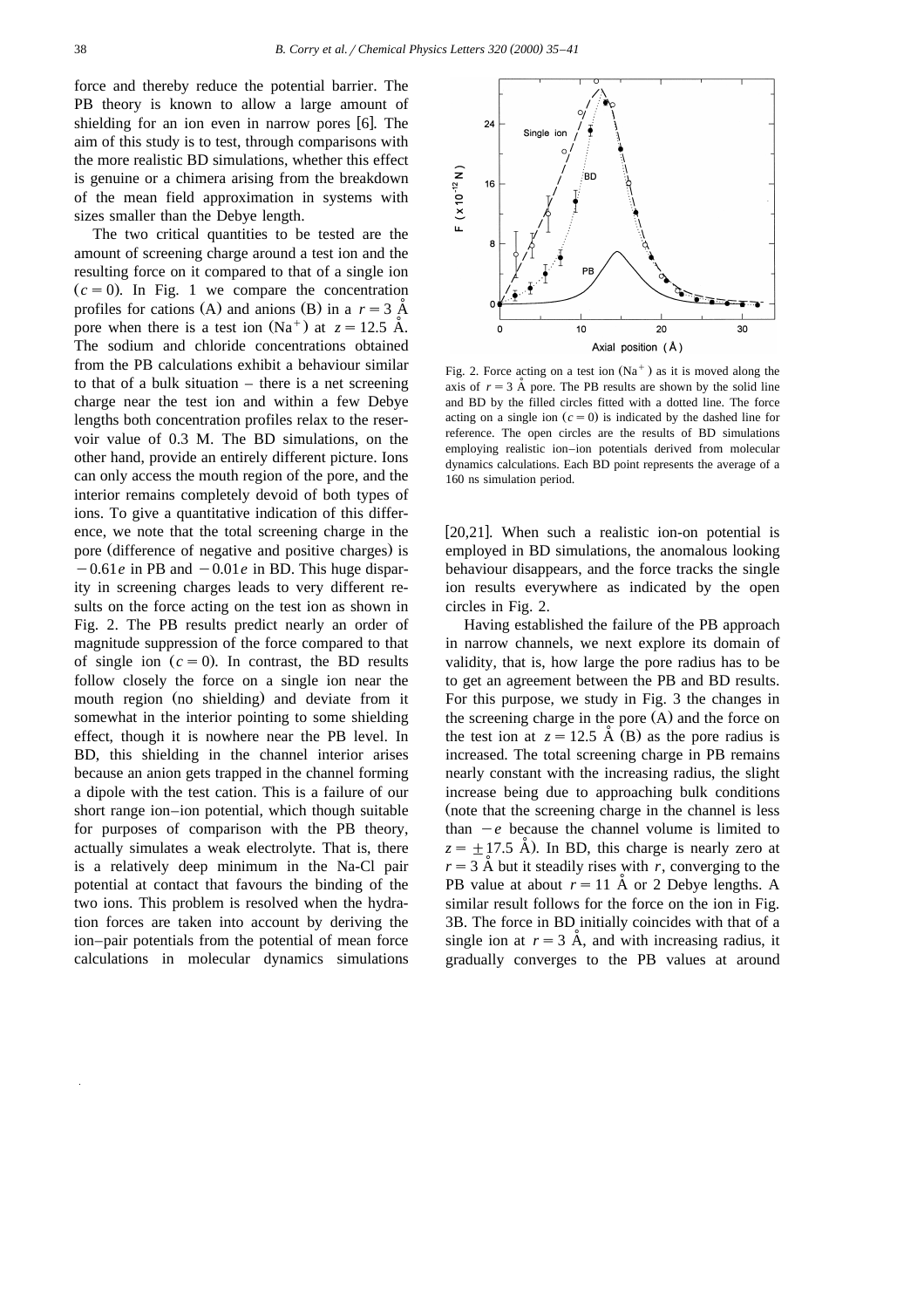

Fig. 3. (A) The net screening charge in the channel, when a cation is held at  $z = 12.5$  Å, is plotted as a function of the pore radius. The PB results are shown by the solid line and the BD values by the filled circles fitted with the dotted line.  $(B)$  Force on the same cation as the pore radius is increased. The PB (solid line), BD (filled circles fitted with a dotted line) and single ion results (dashed line) are indicated in the figure. Each BD point represents the average of a 150 ns simulation period.

2 Debye lengths. This study clearly shows that biological ion channels, whose radii are typically less than  $5$  Å, are outside the domain of the validity of the PB theory.

### *3.2. PNP theory* Õ*ersus BD*

The failure of PB theory in nanopores is a direct consequence of its continuum assumptions that leads to large shielding effects, which are not observed in realistic simulations. Since the PNP theory is based on the same continuum assumptions, similar discrepancies are expected to arise in concentration and flux calculations in PNP when compared to the BD simulations. In Fig. 4 we compare the sodium concentration profiles obtained from PNP equations with those constructed from BD simulations in a  $r = 3$  Å pore with reservoirs as discussed above. (The chloride concentrations are not shown since they are very similar to the sodium results.) The average concentrations are held at 0.5 and 0.1 M in the left and right reservoirs, respectively, and a 105 mV potential difference is applied between the reservoir ends. Concentrations in BD are found by dividing the pore and reservoirs into layers, counting the number of ions in each layer at each time step and averaging over the entire simulation. In PNP the concentrations are calculated by averaging over all the grid points in each layer. Apart from entrance effects, the PNP results change almost linearly across the pore as would be expected in a bulk electrolyte. Since the sodium and chloride concentrations in the pore exhibit similar profiles, they more or less cancel each other providing an almost perfect shielding situation with practically no induced surface charges to hinder permeation of ions. In other words, the ion-channel



#### Channel layers

Fig. 4. Comparison of sodium concentration profiles in PNP with BD in a  $r = 3$  Å pore in the presence of both a concentration and a potential gradient. The pore is divided into 16 layers and reservoirs into 2 layers. The average concentration values in layers are represented by the histograms in BD (reservoir values are shaded) and by the solid line in PNP.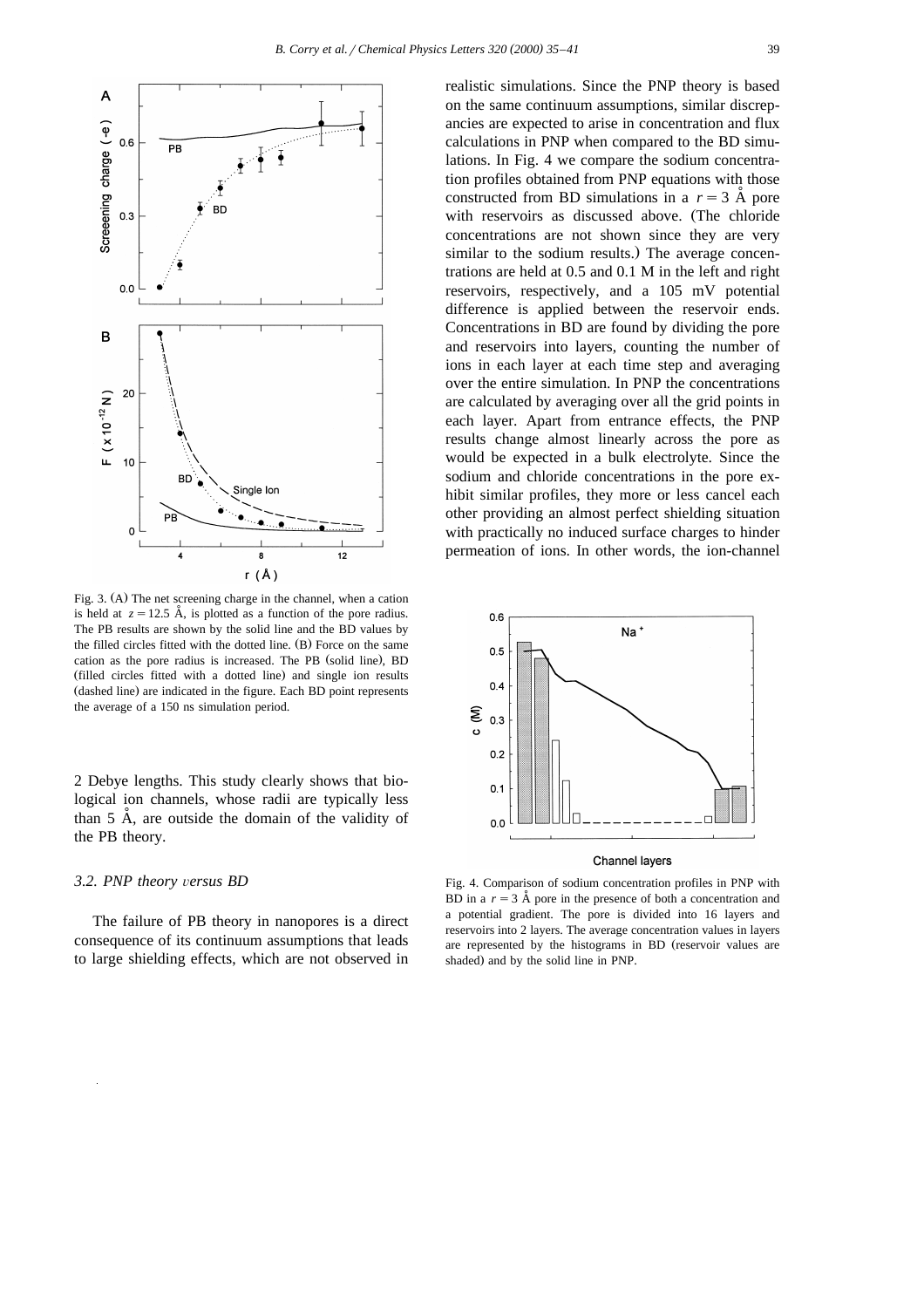interactions are completely ignored in PNP, allowing charge to be transported across the pore as if the dielectric boundary did not exist (i.e.  $\epsilon_{\text{protein}} = 80$ ). When the ions are treated individually as in BD simulations, an entirely different picture emerges (Fig. 4). The ion concentration drops exponentially as one moves into the pore and almost vanishes in the centre. This result is a consequence of the fact that ions enter the pore singly most of the time and meet a sharply rising potential barrier created by induced charges. Ions occasionally probe inside the pore, but the energy barrier combined with the Boltzmann distribution of ion energies, make this increasingly less probable, resulting in the exponential drop of concentration. Thus, when ions are treated with integrity there are no shielding effects inside narrow pores, and the representation of ions as continuous charge densities as in PNP leads to erroneous results. The differences between the concentrations found from PNP and BD diminish as the radius of the pore is increased, converging at  $r \approx 14$  Å.

Since the potential and concentration are determined self consistently in PNP, the errors committed in concentrations are expected to affect the potential results and lead to inaccuracies in the ion flux through the pore. To illustrate the magnitude of these errors and their dependence on pore size, we plot in Fig. 5A the normalised conductances found from PNP and BD against the pore radius. In this study a symmetric solution of 0.3 M and an applied potential of 105 mV are used. The conductances have been normalised by the cross sectional area of the pore to factor out the trivial increase in conductance with area. The slight reduction in PNP results with increasing *r* is due to the access resistance varying as  $1/r$  as opposed to the  $1/r^2$  variation in the cylinder resistance [22]. The PNP conductances are actually very similar to those found without a dielectric boundary, confirming the fact that ions permeate the pore as if there are no ion-channel interactions. The BD simulations exhibit a dramatically different result: The conductance vanishes in a  $r = 3$  Å pore and is suppressed by more than an order of magnitude in other narrow pores compared to the PNP results. Clearly the repulsive boundary forces successfully block ionic currents in these narrow pores as no shielding due to counter ions is possible. As the channel radius is increased further, the conduc-



Fig. 5. Normalised conductance of  $Na<sup>+</sup>$  and  $Cl<sup>-</sup>$  ions in a pore without  $(A)$  and with  $(B)$  fixed charges are plotted against the pore radius. The BD results are indicated by circles which are are fitted with a dotted lines, and the PNP results are shown by the solid lines. Each BD data point is obtained from a  $3.6 \mu s$ simulation period.

tance in BD rises, converging towards the PNP results at  $r \approx 13$  A.

Biological ion channels usually have excess charges in the protein walls, which allow oppositely charged ions to overcome the boundary forces and thus enable their permeation while prohibiting the counter ions from entering the channel. We examine the effect of such charges by placing a ring of eight monopoles each with a charge  $-0.09e$  at both ends of the channel in the pore walls  $(z = \pm 12.5 \text{ Å})$ . This arrangement of charges almost completely cancels the barrier seen by a Na<sup>+</sup> ion entering a  $r = 4$  A<sup> $\dot{A}$ </sup> pore, and similar charges have been used in applications of PNP  $[11]$ . In Fig. 5B, we show the nor-